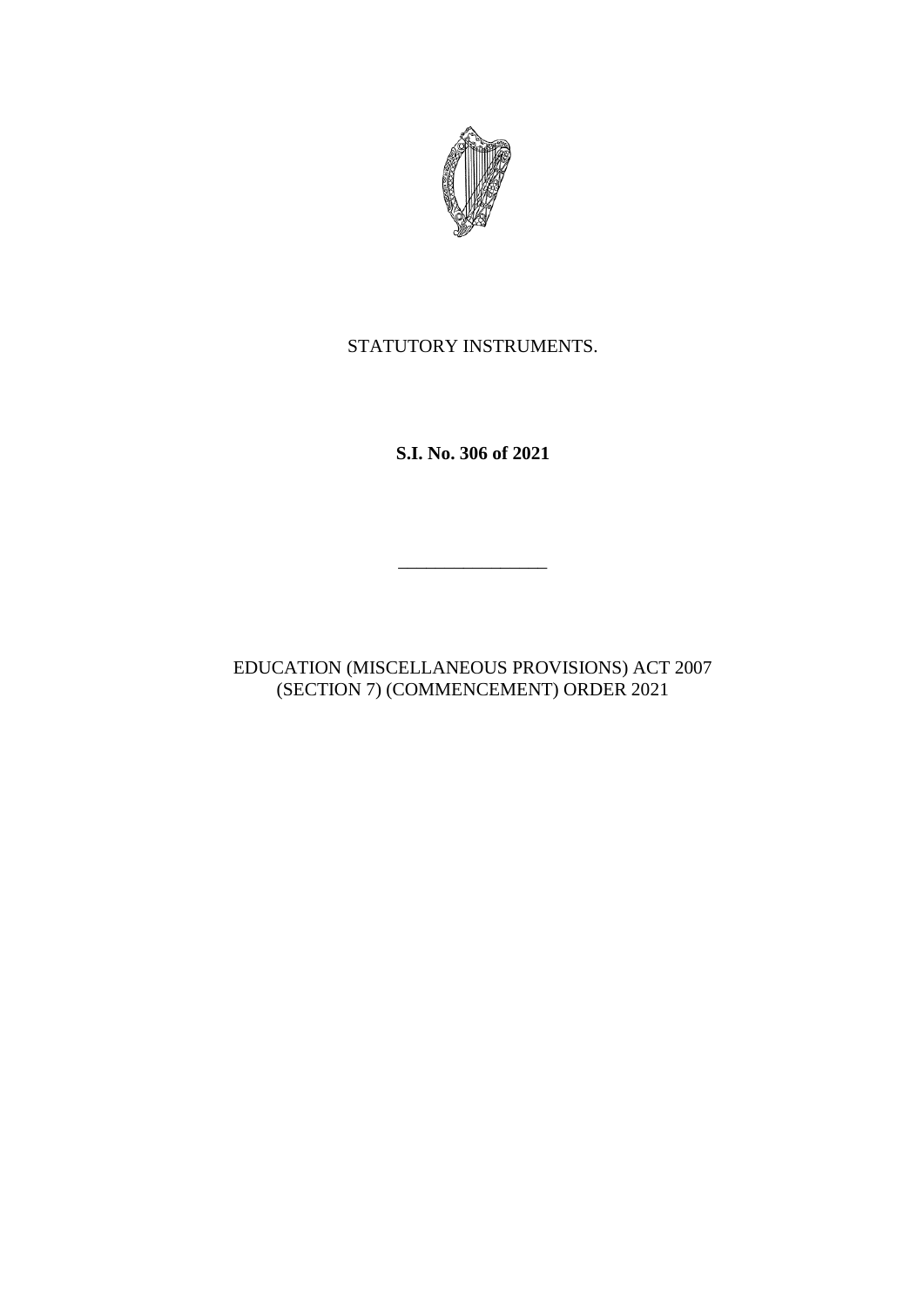## S.I. No. 306 of 2021

## EDUCATION (MISCELLANEOUS PROVISIONS) ACT 2007 (SECTION 7) (COMMENCEMENT) ORDER 2021

I, NORMA FOLEY, Minister for Education, in exercise of the powers conferred on me by section 9(3) of the Education (Miscellaneous Provisions) Act 2007 (No. 9 of 2007) (as adapted by the Education and Skills (Alteration of Name of Department and Title of Minister) Order 2020 (S.I. No. 450 of 2020)), hereby order as follows:

1. This Order may be cited as the Education (Miscellaneous Provisions) Act 2007 (Section 7) (Commencement) Order 2021.

2. The 23rd day of June 2021 is appointed as the day on which section 7 of the Education (Miscellaneous Provisions) Act 2007 (No. 9 of 2007) shall come into operation.



GIVEN under my Official Seal, 18 June, 2021.

NORMA FOLEY, Minister for Education.